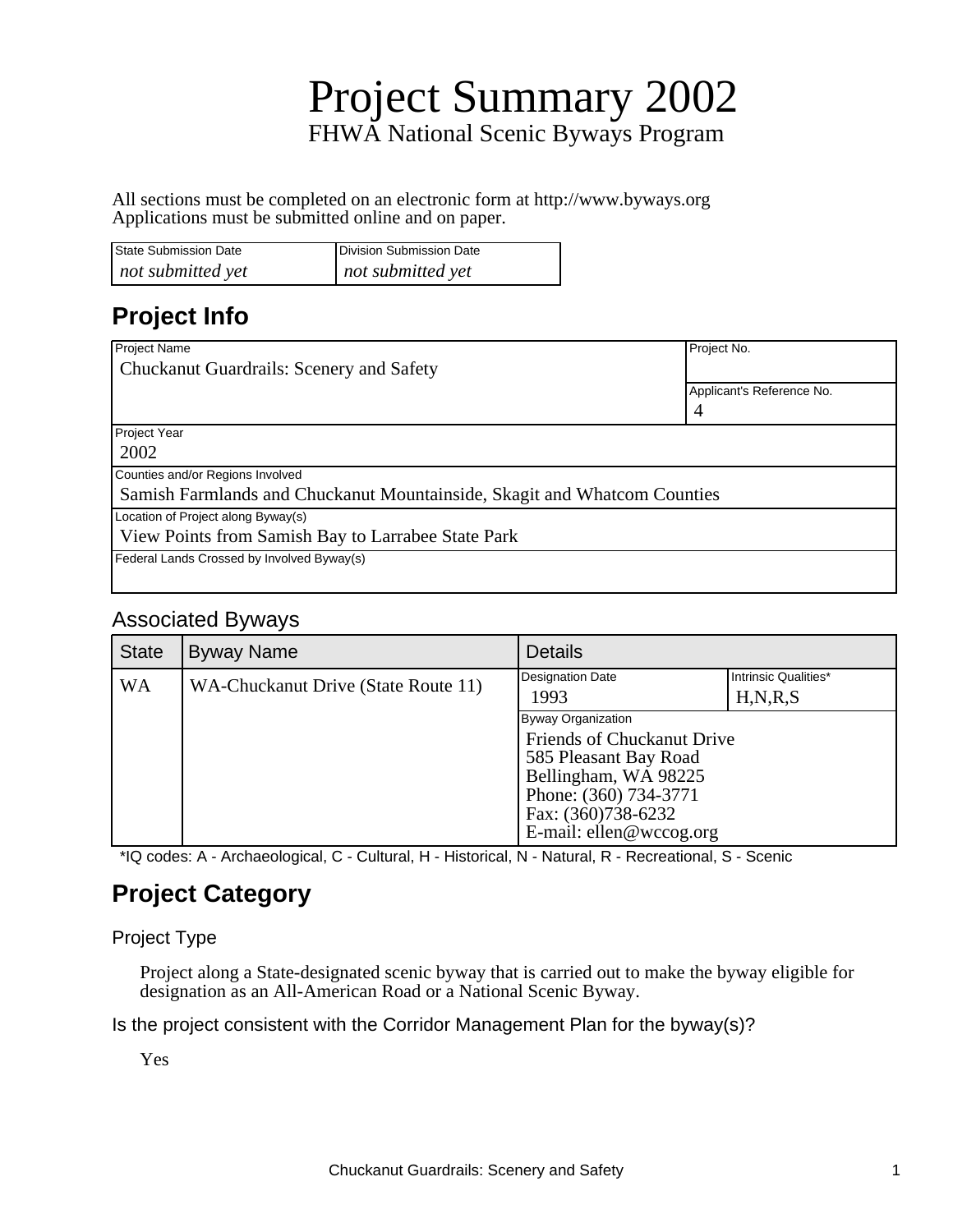### **Project Category (Continued)**

Eligibility Category

Resource Protection

Is this application a copy of a previously submitted application or a revision of a prior non-funded application?

Yes

### **Ready-to-Go**

The Washington State Department of Transportation has completed all necessary environmental approvals and has had a design and construction plan ready for bidding and implementation as of March, 2000, for installation of guard rails and bridge rails meeting updated State highway standards. In cooperation with the Chuckanut Drive Corridor Managment Planning Community and in coordination with the Department's on-going Roadway Elements Design Team and its applicable report, the Department has agreed to postpone implementation of its guardrail upgrade project pending approval of these grant funds. The Department values the opportunity to work with Community members to acheive a lasting and valuable plan whose design reflects community needs. Budget amounts for this construction work have been secured and will be reserved for use in conjunction with this Scenic Byways funding.

## **Prior Projects**

| FHWA Proj No. |                                          | Year   Project Name             | Amount   Status |                     |
|---------------|------------------------------------------|---------------------------------|-----------------|---------------------|
| SB-1998-WA-11 |                                          | 1998   Corridor Management Plan |                 | $$27,360$ Completed |
|               | <b>Project Coordinator: Ellen Barton</b> |                                 |                 |                     |

## **Project Abstract**

Chuckanut Drive's winding corners and sheer cliffs make it one of the State's most picturesque drives, and one of the most challenging for safety design. In this project, the corridor community will work with Washington State Department of Transportation (WSDOT) staff to apply context sensitive design to the safety improvements and vegetation management of the drive. Key focus areas of the project will include selection and installation of esthetically appropriate guardrails, vegetation maintenance guidelines to protect against mudslide danger, scenic view and tree protection in the right-of-way, and other measures which preserve both the scenic quality and safety of Chuckanut.

## **Project Narrative**

Scenic beauty draws visitors to Chuckanut Drive by the thousands every year, and protecting scenic beauty is the top priority for the Chuckanut corridor community. Meanwhile, these same attractive qualities – the tight curves, the sheer rock cliffs, the forested mountainside – create potential danger areas. In order to protect both natural beauty and safety, the byway community will develop standards for three specific elements within the right-of-way:

1. Guardrail and bridge-rail materials selection

The Washington State Department of Transportation (WSDOT) has identified several sites for proposed guardrail and bridge rail modifications to meet current state highway standards. This project will enable to the Chuckanut corridor community (CCC) to work with the WSDOT to preserve the scenic and historic byway appearance while meeting safety needs.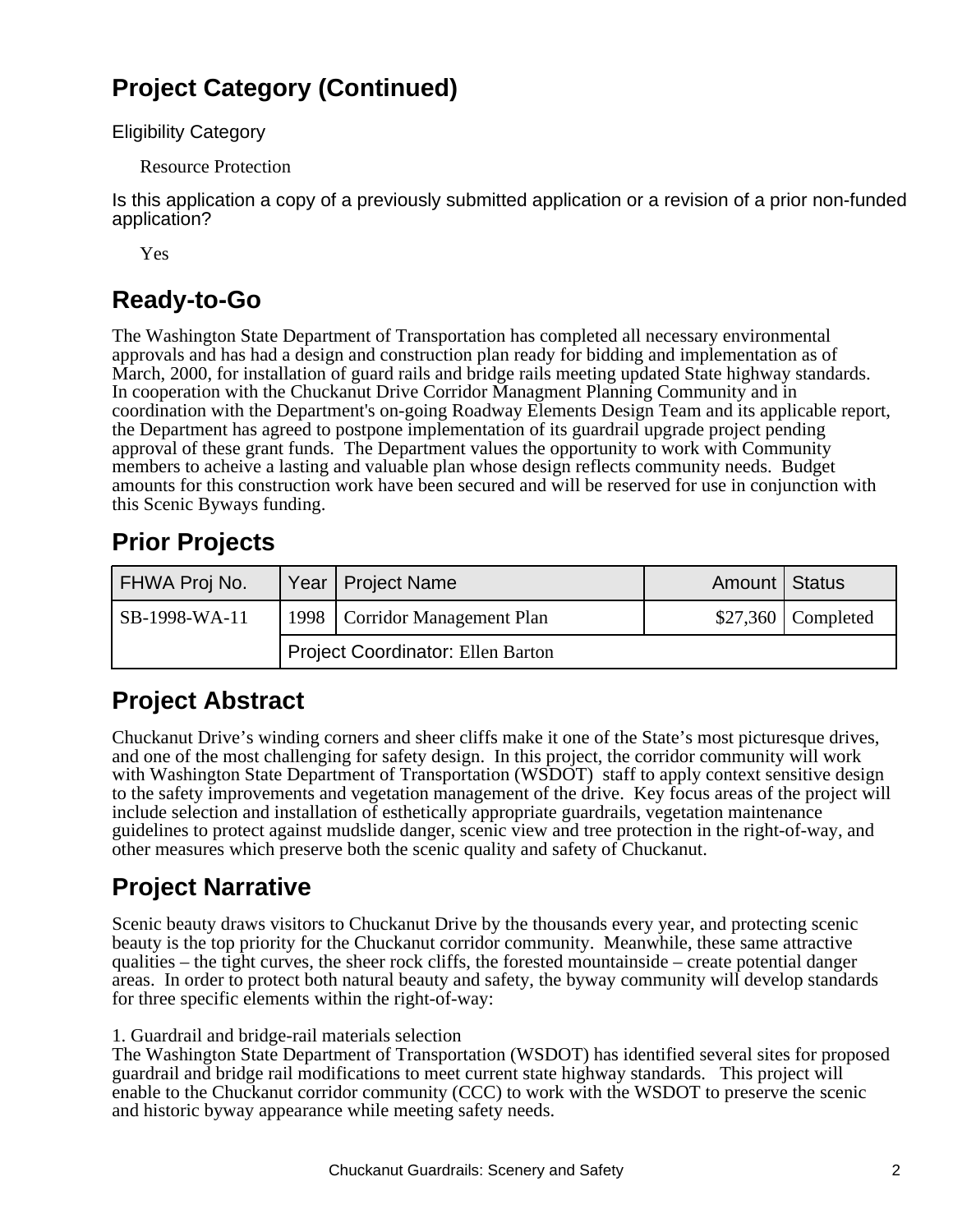### **Project Narrative (Continued)**

#### 2. Mudslide prevention through forest health

Removal of trees and vegetation upland from the roadway results in soil destabilization and greatly increases the risk of mudslide damage. Older trees growing within the right-of-way provide irreplaceable protection from the dangers of mudslides. However, trees in the state-owned right-of-way are threatened on two fronts: illegal removal and disease. Large trees have been cut down without authorization on public land. In addition, mechanical pruning equipment shatters tree-limbs, increasing susceptibility to disease. This project will create standards for enforcement of vegetation maintenance to protect forest scenery and mudslide safety.

#### 3. Preserving views by planned tree and vegetation maintenance

Spectacular island views across the sound are framed by tall trees growing downhill along the steep coastal slope. Older trees whose branches are high above the byway enhance the view with a pleasing arch-like effect. Younger trees and low vegetation may grow to block views in some areas unless a management plan is formulated. This project will identify key view corridors and management strategies which will maintain views but allow for growing trees in appropriate areas.

The CCC will work with the WSDOT to review the safety standards and vegetation management methods currently applicable for state highways. We are already working together to determine whether roadway capacity, speed, and vehicle size restrictions along SR11 create special criteria for guardrails and bridge rail strength. We have selected context sensitive guard rail materials and alternatives for upgrade areas and WSDOT is in the process of crash testing new materials for potential use. WSDOT engineering staff are coordinating with WSDOT scenic byways experts. This project has already begun to facilitate intra-departmental communication and education as well as increased public interaction for the WSDOT and the CCC.

#### PROTECTING TREES, AND VIEWS FROM MUDSLIDES

Members of the byway will inventory scenic view sites and potential mudslide sites which would benefit from improved vegetation management. Working with WSDOT maintenance staff, the byway group will develop and implement an effective and esthetic management plan for vegetation within the state-owned right of way. Optional, voluntary recommendations for vegetation management on privately owned forested lands continguous to the byway will be included in the plan, for those property owners interested.

#### BENEFITS TO TRAVELERS

Improved vegetation management and esthetically appropriate guardrails will benefit travelers and residents of the byway through a reduction in collisions, fewer road closures due to roadway instability, and an enhanced sense of safety. In the past decade, periodic road closures along Chuckanut Drive due to soil or landslide dangers have occurred almost annually. Long term benefits to travelers along the byway will be the assurance that views enjoyed now will be available for enjoyment again in the coming decades. Commercial establishments rely heavily on view window seating, but they rely even more on the access to their markets which the road allows, when it is open and safe. The multi-faceted approach which this project allows for addressing the many inter-related roadside elements for design and safety makes this a particularly important one for the Chuckanut Merchants. Less tangible but equally beneficial will be the improved communication and working relationship between byway group members and the various departments of the Washington State Department of Transportation.

#### VEGETATION MANAGEMENT

Chuckanut Drive has long been recognized as one of the outstanding recreational and scenic drives in Washington State. Historically, the unique beauty of the highway and the surrounding landscape have been enhanced by roadside management practices including trimming trees and brush in the right-of-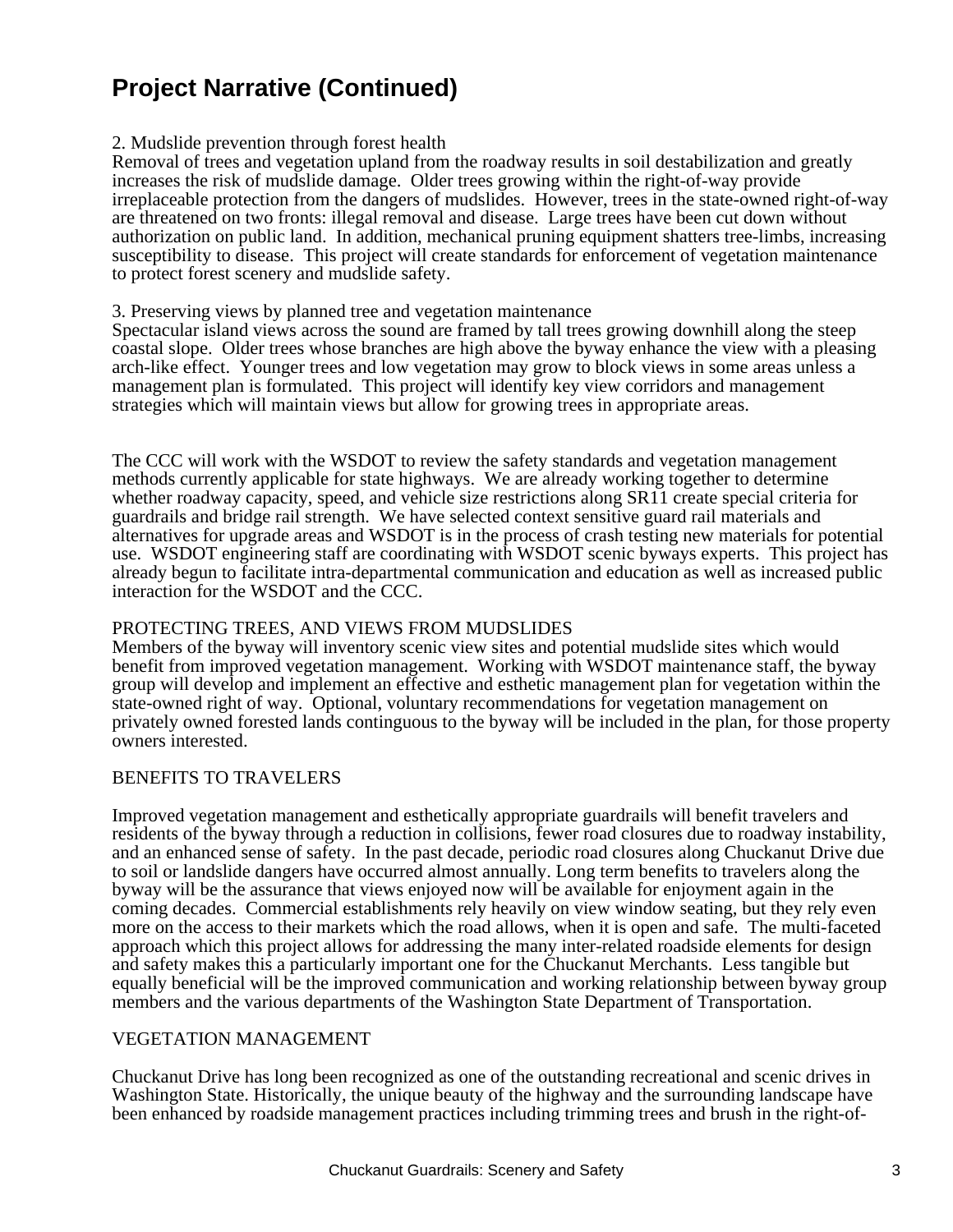## **Project Narrative (Continued)**

way.

A Vegetation Management Plan would:

- Establish partnerships with corridor landowners;
- Conserve vegetation through land use strategies while respecting private property;
- Protect sensitive areas and maintain view corridors and lookouts;
- Integrate current DOT practices into long-term management strategies;
- Enhance and restore natural vegetation and wildlife habitats;
- Maintain traveler safety while providing scenic and cultural preservation and enhancement.

A Vegetation Management Planning process would include the following tasks:

1 - Understand existing federal, state and local policies, plans and programs (Federal Highway Administration, Washington State Department of Transportation Roadside Classification Plan and maintenance program, Growth Management Act issues, etc.)

2 – Determine Roadside Management Zones (from Washington State Department of Transportation ) and their goals and objectives.

3 – Establish view corridors or locations to screen incongruent land uses

- 4 Locate utilities and determine clearance requirements
- 5 Meet with Washington State Department of Transportation representatives and adjacent land owners to determine their issues, problems and priorities.

6 – Determine management strategies for the corridor

The Vegetation Management Planning process will be developed in conjunction with other WSDOT planning and design activities along the highway right-of-way.

### **Work Plan**

| Line<br>Item | <b>Task/Milestone Description</b>                                                                                                                                                                                                                                                                                                                                                                                                                                                               | <b>Start Date/</b><br><b>Duration</b> | <b>Work Category</b>       |
|--------------|-------------------------------------------------------------------------------------------------------------------------------------------------------------------------------------------------------------------------------------------------------------------------------------------------------------------------------------------------------------------------------------------------------------------------------------------------------------------------------------------------|---------------------------------------|----------------------------|
| 001          | Build on CMP Design Recommendation                                                                                                                                                                                                                                                                                                                                                                                                                                                              | 01 Feb 2004<br>6 months               | <b>Resource Protection</b> |
|              | Responsible Party: Laura Leigh Brakke, Friends of Chuckanut                                                                                                                                                                                                                                                                                                                                                                                                                                     |                                       |                            |
|              | Justification:<br>Build on the recommendations in the CMP by working with CCC members to develop<br>strategies for the following:<br>Context sensitive design standards for historic structures, guardrails, and bridges<br>Conserving vegetation while respecting private property<br>· Protecting sensitive areas and maintaining view corridors and lookouts<br>Establishing locations to screen incongruent land uses<br>· Enhancing and restoring natural vegetation and wildlife habitats |                                       |                            |
| 002          | <b>Context Sensitive Design Concurrence</b>                                                                                                                                                                                                                                                                                                                                                                                                                                                     | 01 Mar 2002<br>6 months               | <b>Resource Protection</b> |
|              | Responsible Party: Ellen Barton, Whatcom County Council of Governme                                                                                                                                                                                                                                                                                                                                                                                                                             |                                       |                            |
|              | Justification:<br>Work with the WSDOT Roadside Design Team to determine appropriate and/or innovative<br>strategies for development of context sensitive roadside design and safety guidelines.<br>Research will include the WSDOT Roadside Design Manual. Additional research will include<br>referencing the Federal "Context Sensitive Design" standards and resources developed and                                                                                                         |                                       |                            |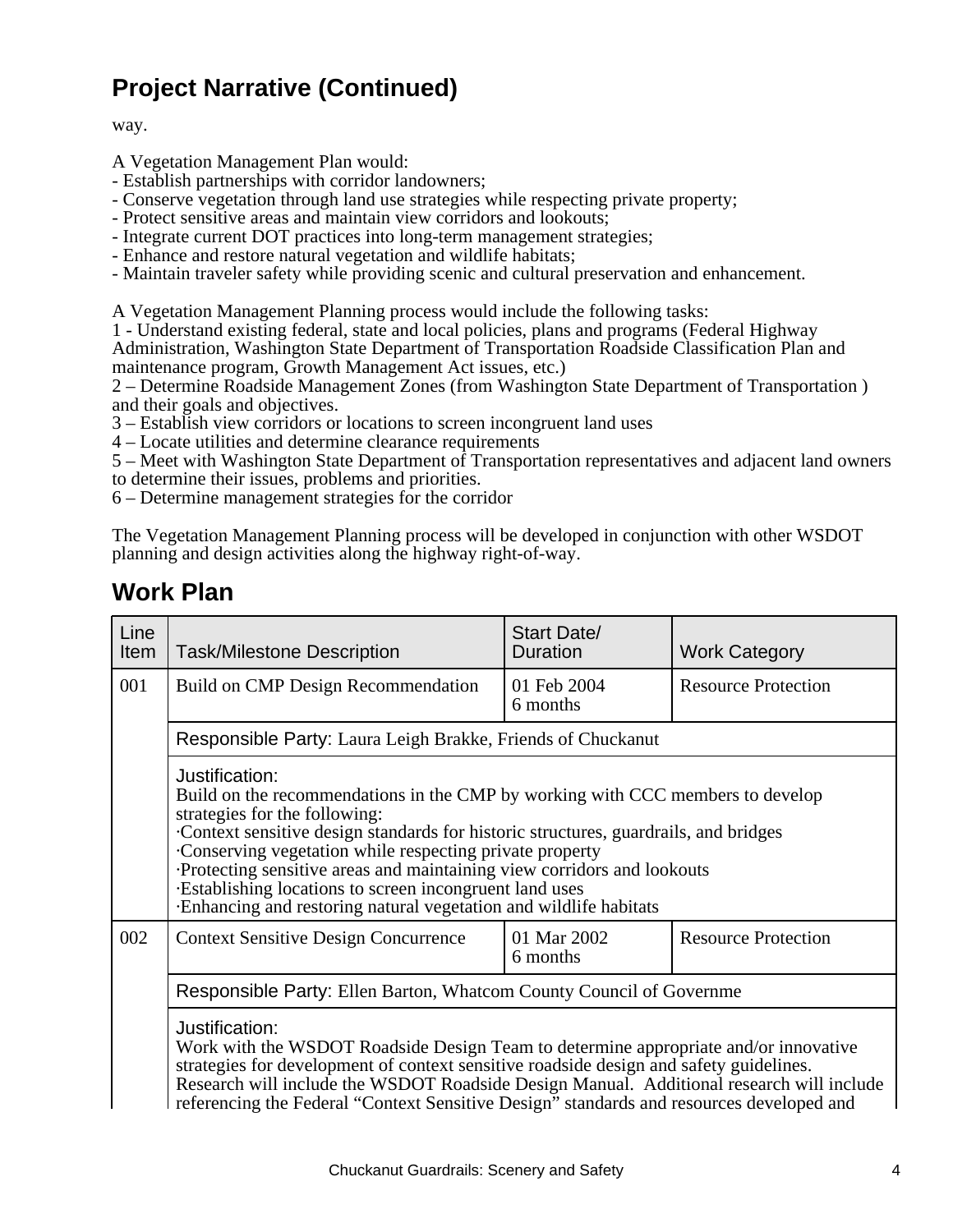## **Work Plan (Continued)**

| 002 | published in 1999.<br>The goal for this task includes:<br>- Maintain traveler safety while providing scenic and cultural preservation                                                                                                                                                                                                                                                  |                         |                              |
|-----|----------------------------------------------------------------------------------------------------------------------------------------------------------------------------------------------------------------------------------------------------------------------------------------------------------------------------------------------------------------------------------------|-------------------------|------------------------------|
| 003 | <b>Agency Policy coordination</b>                                                                                                                                                                                                                                                                                                                                                      | 01 Mar 2002<br>2 months | <b>Byway Facilities</b>      |
|     | Responsible Party: Polly Brooks, Washington State Department of Tra                                                                                                                                                                                                                                                                                                                    |                         |                              |
|     | Justification:<br>Work with appropriate federal, state and local agencies for policy coordination and<br>concurrence on design and safety guidelines and engineering requirements. Locate utilities<br>and determine clearance requirements.                                                                                                                                           |                         |                              |
| 004 | Assess site-specific strength requirements                                                                                                                                                                                                                                                                                                                                             | 15 Mar 2002<br>3 Months | <b>Safety Improvements</b>   |
|     | Responsible Party: Polly Brooks, WSDOT                                                                                                                                                                                                                                                                                                                                                 |                         |                              |
|     | Justification:<br>Assess strength and materials requirements based on site-specific characteristics including:<br>· Speed limitations<br>· Vehicle weight restrictions<br>· Roadway design and age<br>Select materials for final design and installation of guardrail and bridge rail sections.                                                                                        |                         |                              |
| 005 | <b>Vegetation Review</b>                                                                                                                                                                                                                                                                                                                                                               | 01 Apr 2002<br>5 months | <b>Resource Protection</b>   |
|     | Responsible Party: Al Hanners, Washington Native Plant Society                                                                                                                                                                                                                                                                                                                         |                         |                              |
|     | Justification:<br>The Washington Native Plant Society will work with a qualified landscape architect to<br>conduct a detailed survey of vegetation management benefit areas. Specific attention will be<br>paid to:<br>· unstable slopes where trees provide or protection from mudslides<br>Trees close to the byway subject to mechanical pruning damage<br>· maintenance strategies |                         |                              |
|     | On the coastal side of the byway, older trees will be identified for preservation and a pruning<br>or thinning plan will give direction for methods to maintain view channels through the trees.<br>Maintenance staff responsible for trees within the right of way will meet with the byway<br>community to develop and refine the plan.                                              |                         |                              |
| 006 | <b>Construction and Installation of Guardrail</b><br>upgrades                                                                                                                                                                                                                                                                                                                          | 01 Oct 2002<br>6 months | <b>Facilities: Shoulders</b> |
|     | Responsible Party: Polly Brooks, WSDOT                                                                                                                                                                                                                                                                                                                                                 |                         |                              |
|     | Justification:<br>Funds from this scenic byways grant will be used to augment existing WSDOT funds for<br>guardrail upgrade and installation. This budget item is based on estimates of conventional<br>materials cost compared to the cost of context sensitve design materials recommended by the<br>CCC. Work will occur within state-owned right-of-way.                           |                         |                              |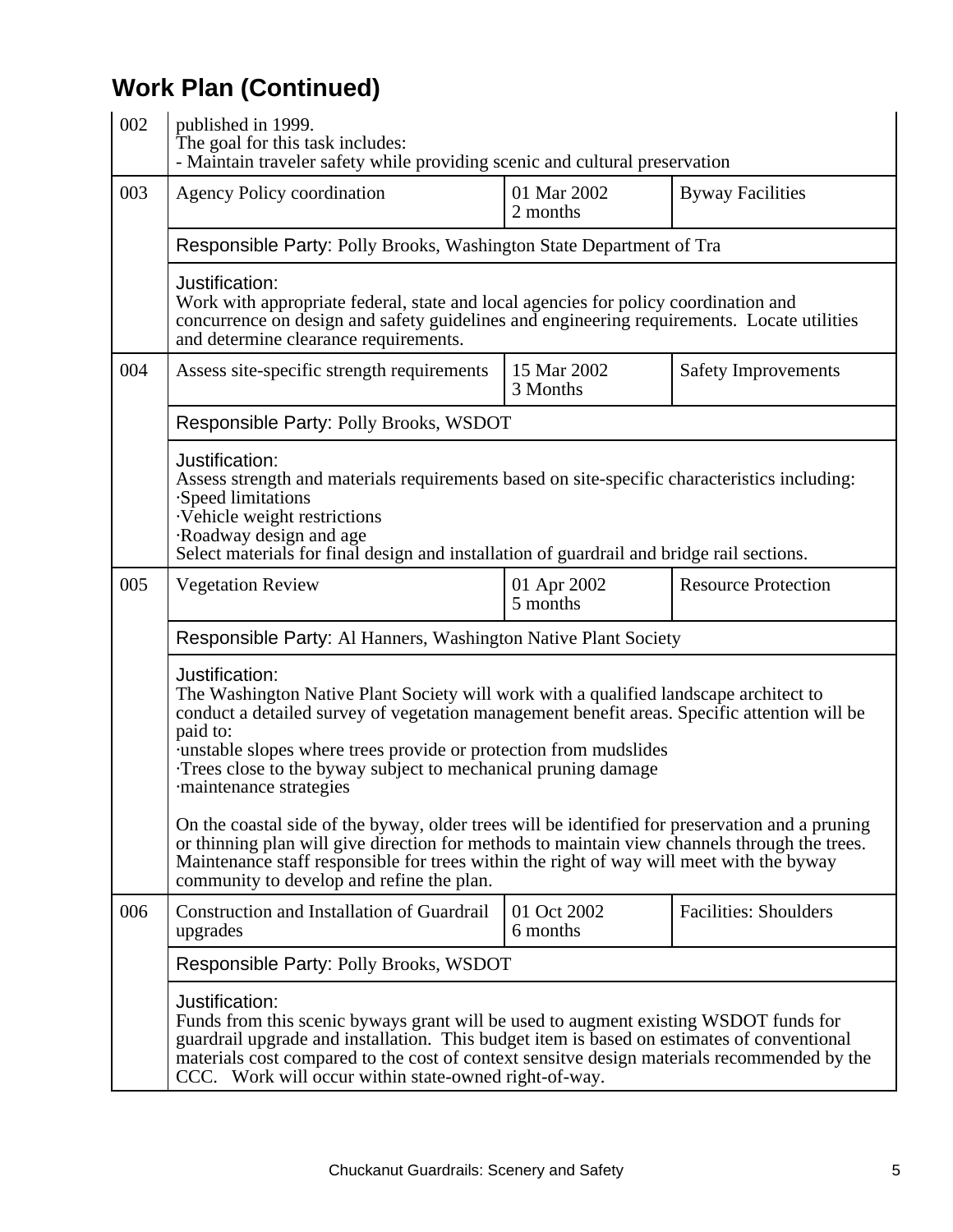### **Budget**

| Line<br>Item | <b>Description</b>                                                                                                                                     | <b>Total Cost</b> | Request Amt. |
|--------------|--------------------------------------------------------------------------------------------------------------------------------------------------------|-------------------|--------------|
| 001          | Build on CMP Design Recommendation                                                                                                                     | \$1,370           | \$720        |
| 002          | <b>Context Sensitive Design Concurrence</b>                                                                                                            | \$4,230           | \$3,840      |
| 003          | <b>Agency Policy coordination</b>                                                                                                                      | \$1,470           | \$940        |
| 004          | Assess site-specific strength requirements                                                                                                             | \$3,525           | \$2,640      |
| 005          | <b>Vegetation Review</b>                                                                                                                               | \$17,940          | \$14,400     |
| 006          | Construction and installation of guardrail upgrades                                                                                                    | \$900,000         | \$350,000    |
|              | Totals                                                                                                                                                 | \$928,535         | \$372,540    |
|              | Match amount (total cost - requested amount) is \$555,995 or 59.9% of total.<br>Match accounted for in Match Breakdown is \$555,995 or 59.9% of total. |                   |              |

These two amounts must be equal for the Budget and Match sections to be complete.

For your information, 80% of Total Cost is \$742,828, and 20% of Total Cost is \$185,707. Your match amount cannot be less than 20% of Total Cost.

### **Match Breakdown**

| Source                                                                                                         | <b>Description</b>                                                                | <b>Type</b>        | Value     |
|----------------------------------------------------------------------------------------------------------------|-----------------------------------------------------------------------------------|--------------------|-----------|
| <b>Chuckanut Merchants</b><br>Association                                                                      | Volunteer hours<br>approximately 6<br>meetings $@$ 12.50/hr per<br>volunteer      | Non-Govt. Services | \$720     |
| <b>Washington State</b><br>Department of<br>Transportation                                                     | Project funds secured for<br>guardrail construction                               | Cash               | \$553,835 |
| <b>Friends of Chuckanut</b>                                                                                    | Volunteer labor for<br>approximately 6<br>meetings $@12.50/$<br>volunteer         | Non-Govt. Services | \$720     |
| <b>Washington Native Plant</b><br>Society                                                                      | Volunteer labor for<br>approximately 6 site<br>review meetings                    | Non-Govt. Services | \$720     |
| Total                                                                                                          |                                                                                   |                    | \$555,995 |
| Total from items above: \$555,995 or 59.9% of total.<br>Match amount from Budget: \$555,995 or 59.9% of total. | These two amounts must be equal for the Budget and Match sections to be complete. |                    |           |

For your information, 80% of Total Cost is \$742,828, and 20% of Total Cost is \$185,707. Your match amount cannot be less than 20% of Total Cost.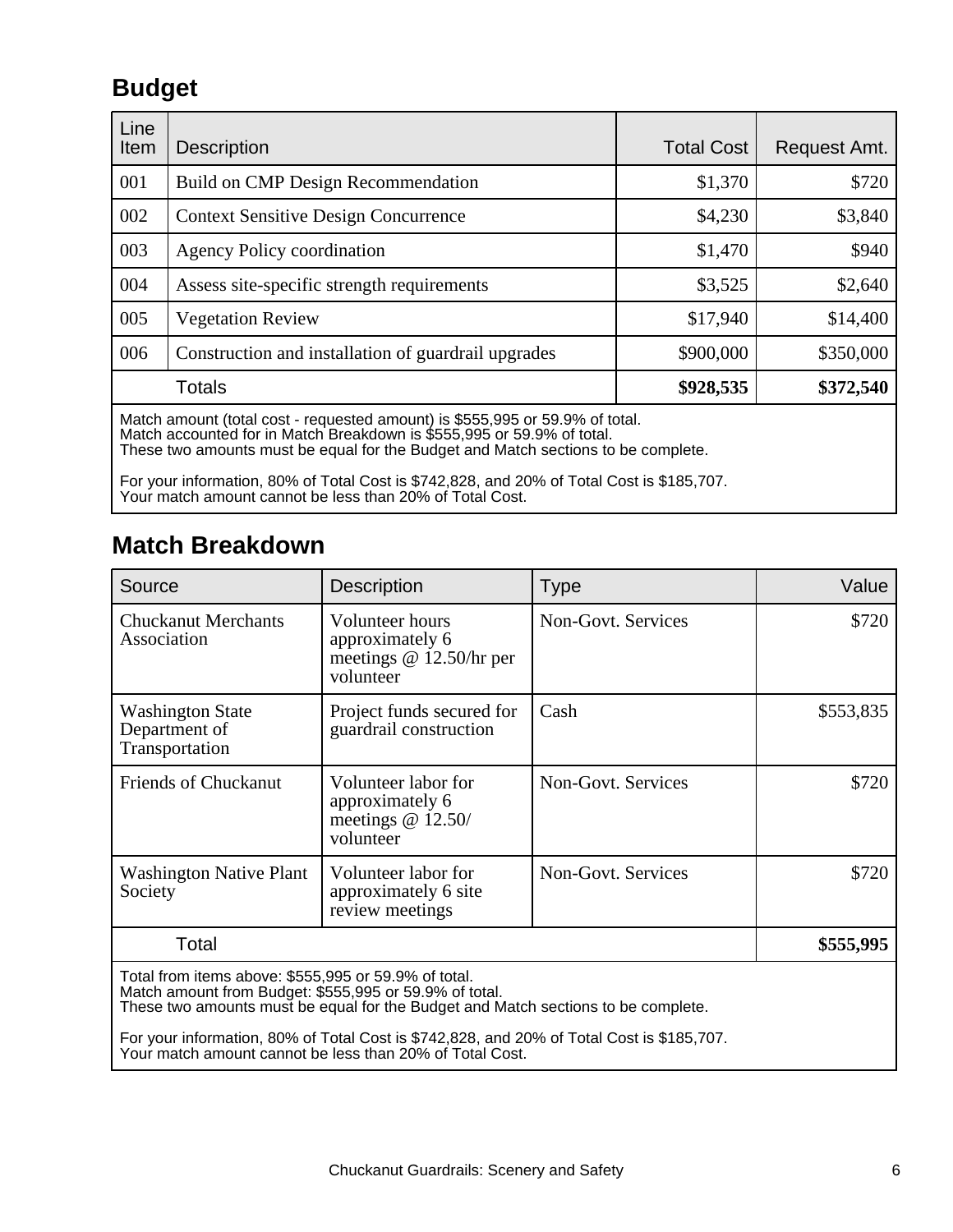## **Project Coordinator**

| <b>Coordinator Name</b>                      |                                           |       |
|----------------------------------------------|-------------------------------------------|-------|
| <b>Ellen Barton</b>                          |                                           |       |
| Agency/Group                                 | Title                                     |       |
| <b>Whatcom County Council of Governments</b> | <b>Transportation Projects Specialist</b> |       |
| E-mail Address                               |                                           |       |
| ellen@wcog.org                               |                                           |       |
| Phone                                        | Fax                                       |       |
| 360 738 6232<br>360 676 6974                 |                                           |       |
| <b>Street Address</b>                        |                                           |       |
| 314 East Champion Street                     |                                           |       |
|                                              |                                           |       |
|                                              |                                           |       |
| City                                         | <b>State</b>                              | ZIP   |
| Bellingham                                   | WA                                        | 98225 |

## **State Program**

| <b>State</b>                    | Byway Program Start Date                                         |              |            |
|---------------------------------|------------------------------------------------------------------|--------------|------------|
| <b>WA</b>                       | 01 Jan 1967                                                      |              |            |
| Scenic Byway Agency             |                                                                  |              |            |
|                                 | Washington State Dept. of Transportation-Heritage Corridors Pgm. |              |            |
| State Scenic Byways Coordinator |                                                                  |              |            |
| Judy Lorenzo                    |                                                                  |              |            |
| E-mail Address                  |                                                                  |              |            |
| lorenzj@wsdot.wa.gov            |                                                                  |              |            |
| Phone                           |                                                                  | Fax          |            |
| 360-705-7274                    | 360-705-6839                                                     |              |            |
| <b>Street Address</b>           |                                                                  |              |            |
| P.O. Box 47393                  |                                                                  |              |            |
| 310 Maple Park Drive            |                                                                  |              |            |
|                                 |                                                                  |              |            |
| City                            |                                                                  | <b>State</b> | ZIP        |
| Olympia                         |                                                                  | <b>WA</b>    | 98504-7393 |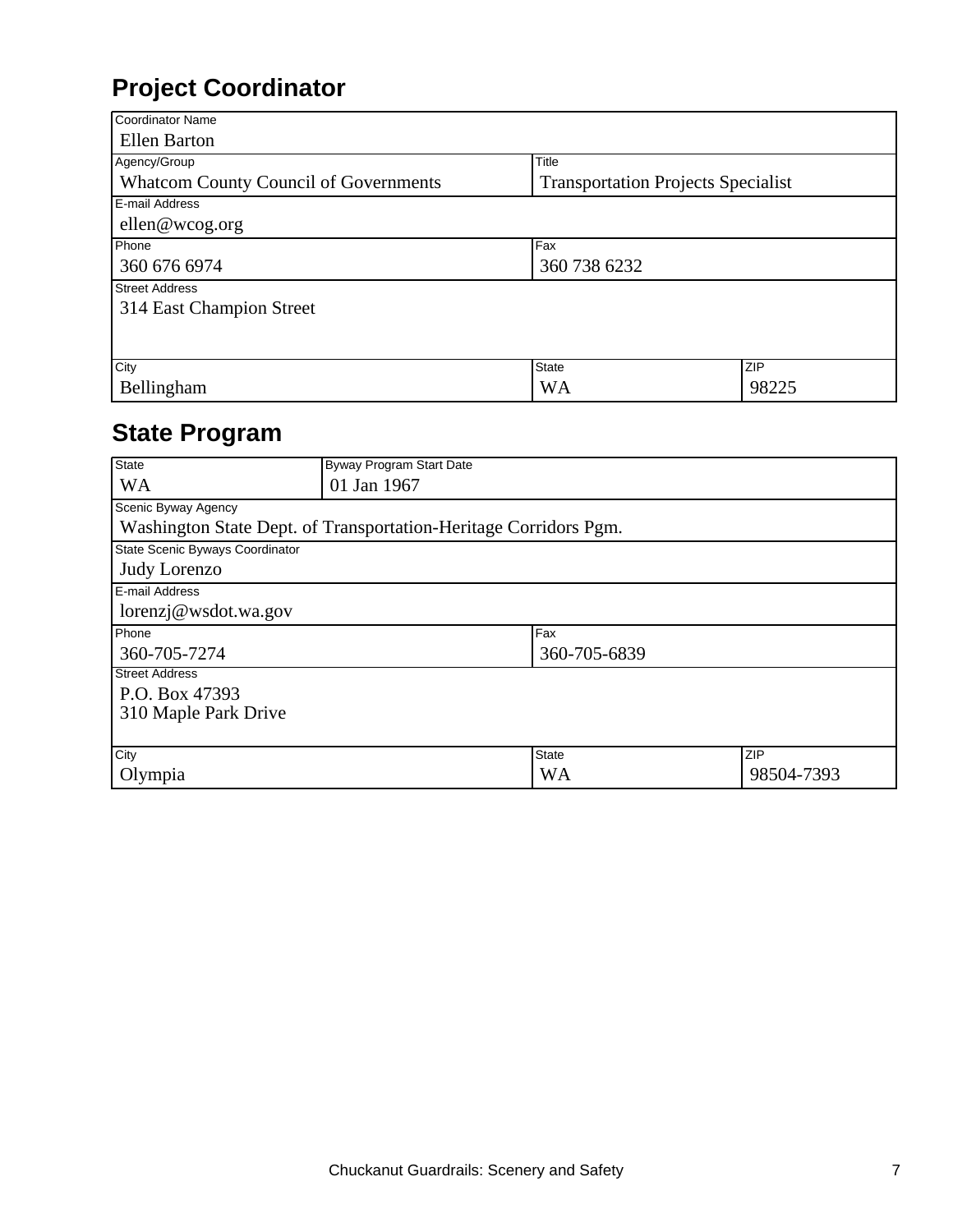## **Signatures**

State Scenic Byways Agency

Judy Lorenzo Heritage Corridors Program Date

Matching Funds Certification

Judy Lorenzo Heritage Corridors Program Date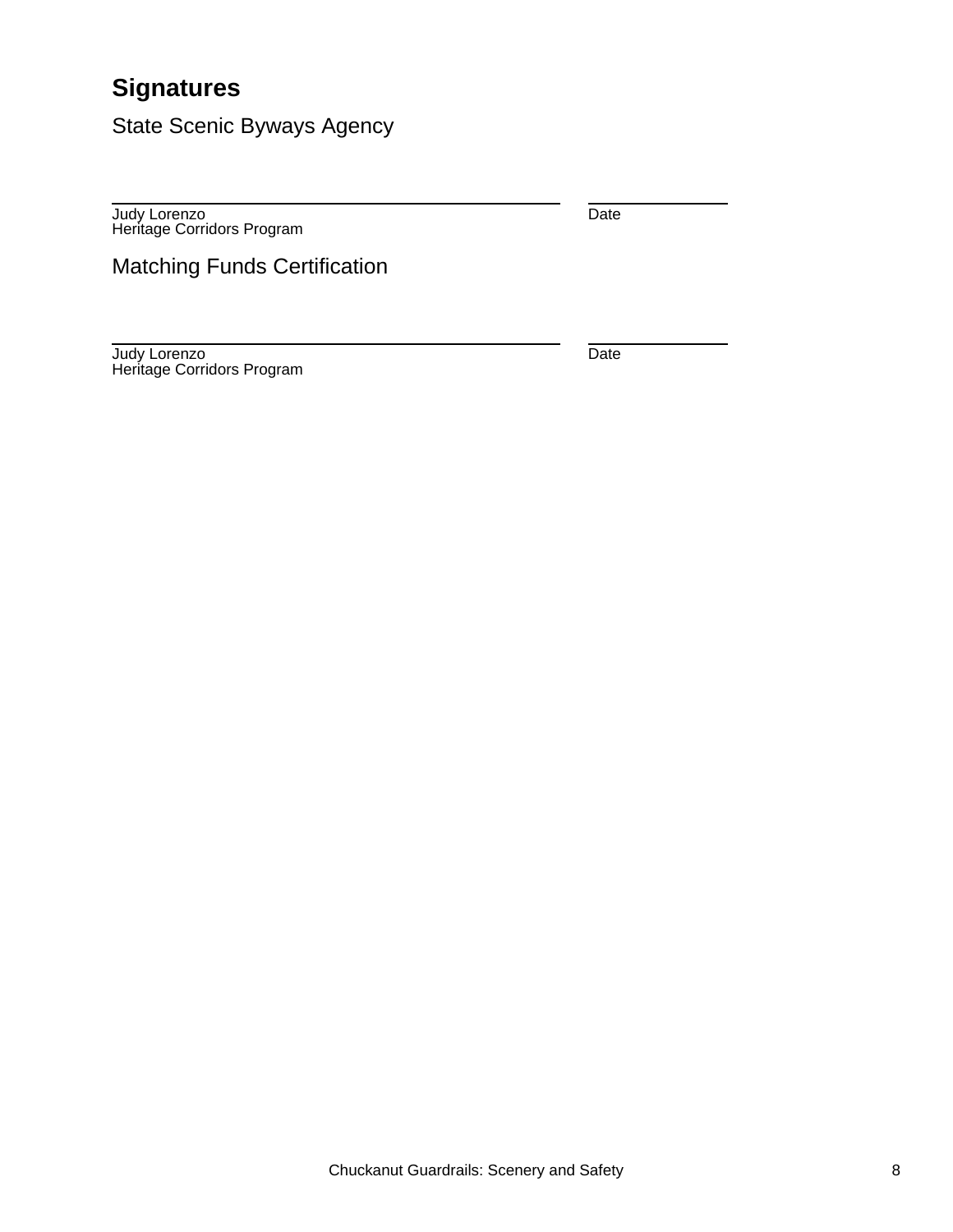# **Congressional Members**

### Associated States

| State          | Senators                         |
|----------------|----------------------------------|
| WA <sup></sup> | Cantwell, Maria<br>Murray, Patty |

### State Representatives

| State              | <b>District</b> | Representative |
|--------------------|-----------------|----------------|
| $^{\mathsf{I}}$ WA |                 | Larsen, Rick   |